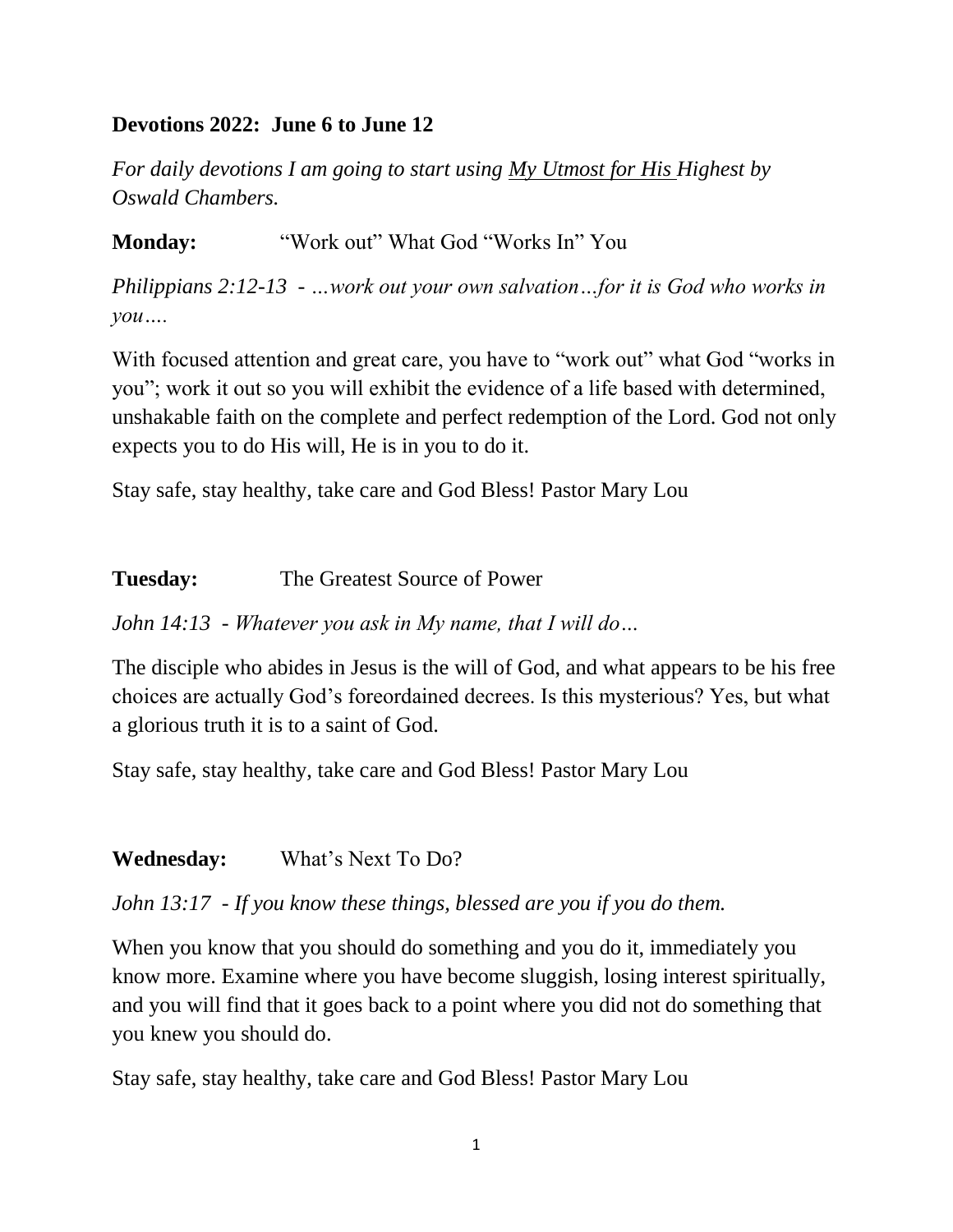## **Thursday:** Then What's Next To Do?

*Luke 11:10 - Everyone who asks receives…*

We will never receive if we ask with a certain result in mind, because we are asking our of our lust, not out of our poverty. A pauper does not ask out of any reason other than the completely hopeless and painful condition of his poverty. Blessed are the paupers in spirit(see Matthew 5:3).

Stay safe, stay healthy, take care and God Bless! Pastor Mary Lou

Friday: And After That What's next to Do?

*Luke 11:9 - …seek, and you will find….*

Get to work, narrow your focus and interests to this one thing. Have you ever sought God with your whole heart, or have you simply given Him a feeble cry after some emotionally painful experience?

Stay safe, stay healthy, take care and God Bless! Pastor Mary Lou

**Saturday:** Getting There

*Matthew 11:28 - Come to Me….*

Our Lord's words are not, "Do This", or, "Don't do that," but, "Come to me." If I will simply come to Jesus, my real life will be brought into harmony with my real desires. I will actually cease from sin, and will find the song of the Lord beginning in my life. Personal contact with Jesus changes everything.

Stay safe, stay healthy, take care and God Bless! Pastor Mary Lou